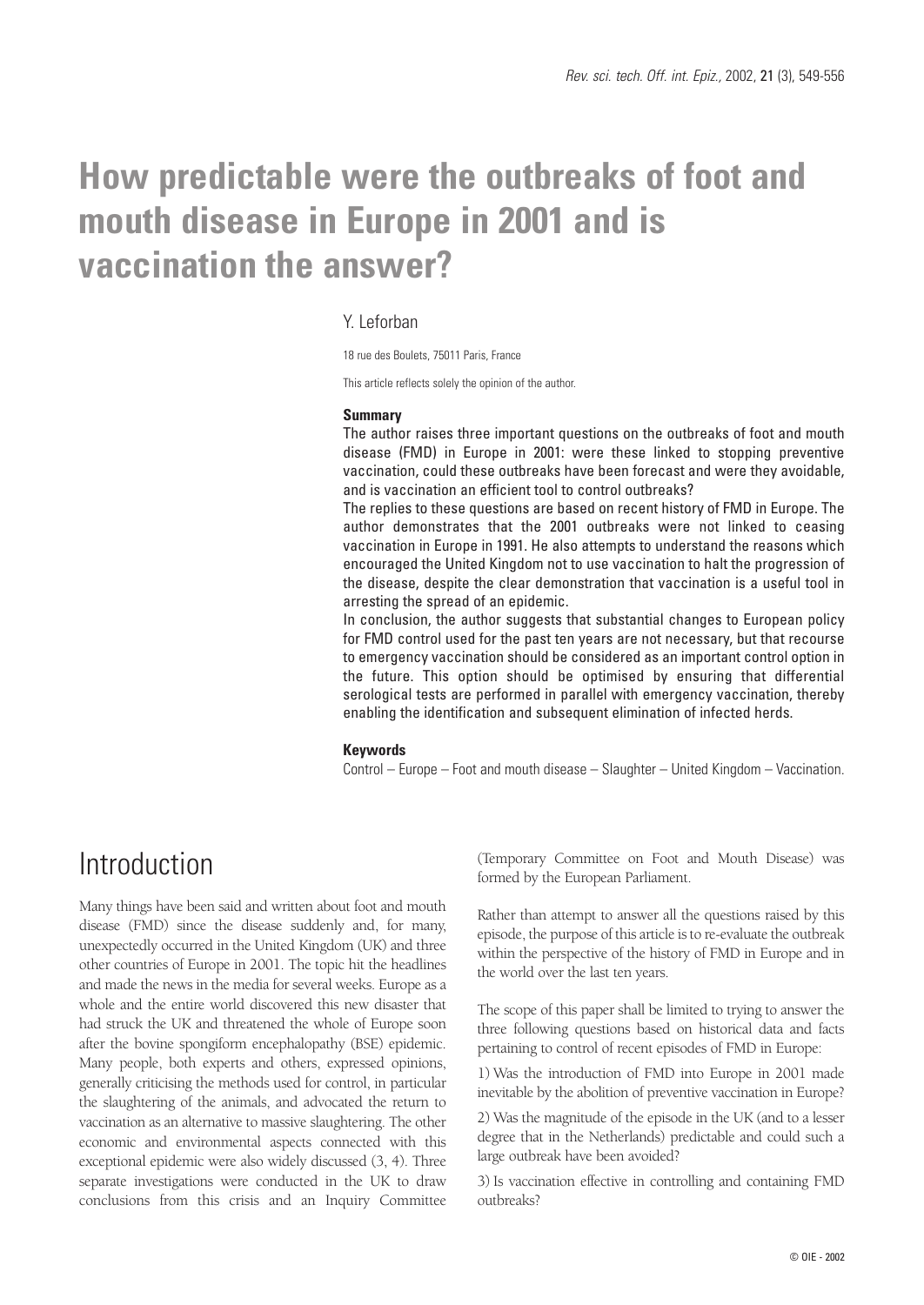## Was the introduction of foot and mouth disease in Europe in 2001 inevitable since preventive vaccination was discontinued in Europe?

### **Europe is situated in proximity to countries in which infection is present**

Traditionally, FMD has been introduced into Europe from the east or the south.

The eastern borders of Europe have been extensively opened since the Iron Curtain collapsed at the beginning of the 1990s. However, the situation in Central European countries is largely identical to that in Western Europe. They too stopped conducting preventive vaccination of cattle concurrently with the European Union (EU), and imposed restrictions at their borders so as to abide by the EU regulations. If these regulations are respected, there is no real reason to fear infection across the eastern border of Europe when the EU is enlarged.

The situation in Russia and the countries of the Commonwealth of Independent States (CIS) is different inasmuch as there is *de facto* freedom of movement of people and goods (including animals) between those countries. The situation in the European part of Russia is good, but in Transcaucasia (Armenia, Georgia, Azerbaijan and southern Russia) the risk is high because of the shared borders with countries where the infection is present (Iran, Turkey, the Republics of Central Asia). The far-eastern part of the Russian Federation is also at risk because of its borders with infected countries (Mongolia) and with those, whose status is unknown but which are probably not FMD-free (People's Republic of China).

Foot and mouth disease is endemic in Turkey and in other countries of the Middle East. In recent decades, Europe has considered this region, and in particular Turkey, as being the major potential source of the virus for Europe. As a protective measure, Europe continues to help Turkey to control the disease by maintaining a buffer vaccination zone in Turkish Thrace. Furthermore, a co-operation programme between the Veterinary Services of France and Iran has been set up, which currently focuses on FMD control in the region, and a Foot and Mouth Disease Monitoring Scheme for the region is being established in Iran and in Central Asia with EU aid.

### **Some key elements concerning the discontinuation of vaccination in Europe and its effect on the 2001 episode**

Three elements need to be considered, as follows:

– vaccination was discontinued in Europe in 1991

– until then, vaccination in continental Europe was performed annually and only cattle were vaccinated

– the UK has never vaccinated against FMD; the same applies to Ireland, Norway and Sweden.

Considering this background, the British episode was unrelated to the interruption of vaccination in continental Europe. If European countries had continued to vaccinate after 1991 – all other changes and developments being the same – the British episode would probably have followed a similar pattern. In regard to the introduction of the disease into France and the Netherlands, the disease would undoubtedly have not occurred in cattle, which would have been vaccinated, but the virus would probably have been introduced by sheep. Three scenarios could then have occurred, depending to a large degree on the time taken to detect the disease and on measures implemented, as follows:

Scenario 1: spread of the disease as in South America; a little unlikely if vaccination of cattle continued regularly, using good quality vaccine.

Scenario 2: spread of the virus to pigs and adaptation of the virus to this species; the consequences could have created an isolated incident in pigs, as was the case in Brittany in 1981; this scenario of the virus adapting to pigs is, however, unlikely if one considers that there were virtually no cases of the disease in pigs in the UK where, with over 2,000 outbreaks, the risk of spread to this species was high.

Scenario 3: the virus could have circulated unnoticed in sheep and could have infected young cattle which were not fully protected by maternal antibody or by the first vaccination. However, as FMD can incur significant mortality in young lambs, the presence of the virus would then be obvious. This occurred in North Africa between 1989 and 1993 but was not recorded in recent outbreaks in Europe or in other countries affected by the pan-Asian strain.

This final scenario is therefore the most likely, but the others cannot be excluded.

In short, considering the mode of transmission of the virus, essentially via sheep, it is reasonable to believe that the outbreaks of FMD in the UK and Europe in 2001 would have followed the same pattern if preventive vaccination of cattle had been maintained in Europe in 1991. However, it is likely that in France and the Netherlands, had ring vaccination of susceptible animals been applied immediately, preventive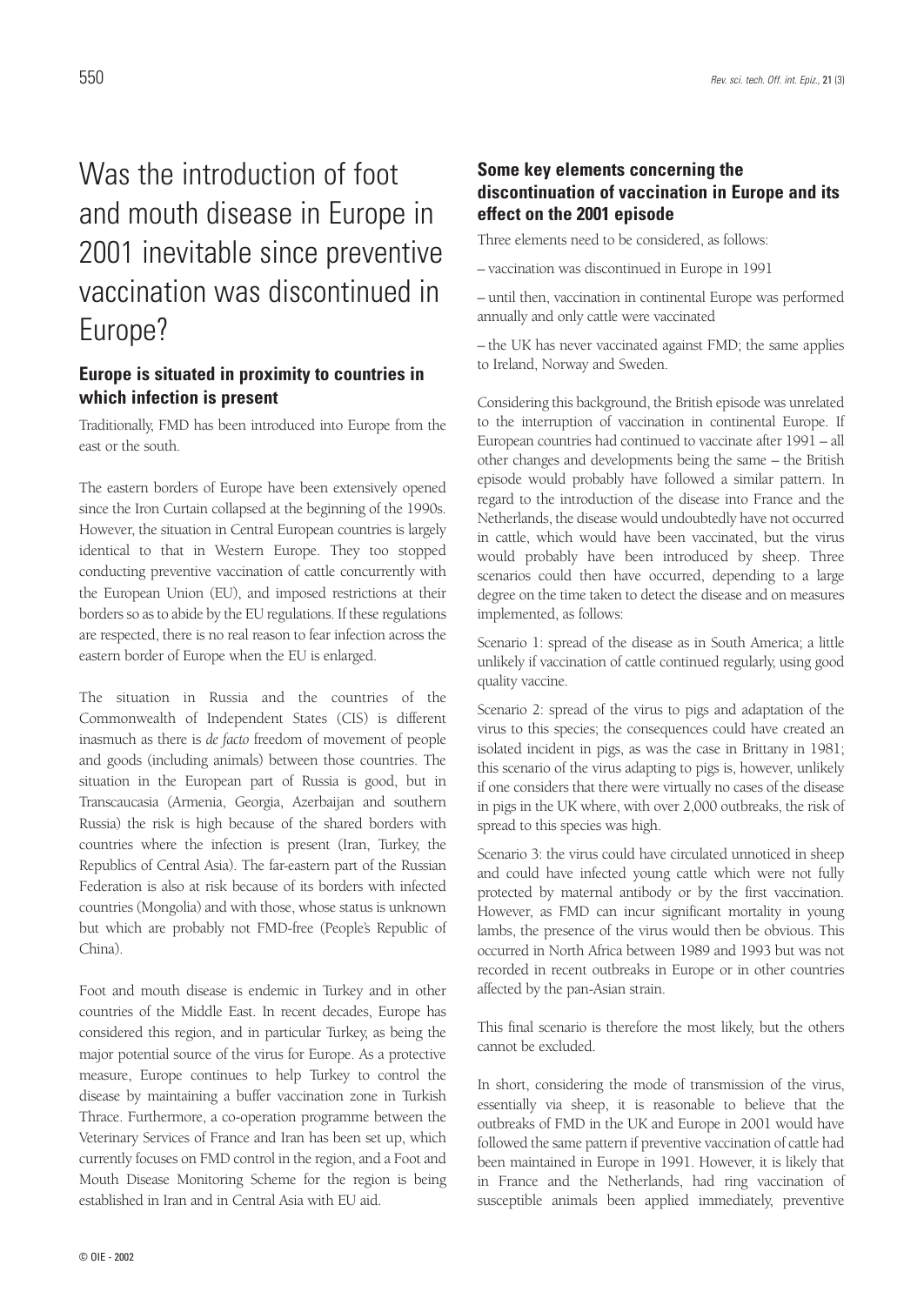slaughter of 50,000 animals in France and 270,000 in the Netherlands would have been avoided.

### **Introduction of foot and mouth disease in Europe since vaccination ceased in 1991**

Introductions of FMD into Europe between 1991 and 2000 are described in another article in this book and elsewhere (5, 6, 7, 8).

The probable origin of the outbreaks shows that illegal movements of animals (Italy, Turkish Thrace), of animal products (Albania) and of people (Greece) are most often the cause of introduction of the virus.

The virus was also probably introduced into the UK by pig swill in 2001. The origin therefore does not differ from previous introductions into Europe. Only the magnitude of the consequences differs in this case.

Live animal movement has often been the cause of virus introduction into Europe and among the 'unknown' causes, illegal movements often appear to be involved. Two important factors that cause an increase in both legal and illegal movements of animals, and consequently the introduction of the virus, should be considered, as follows:

– religious feasts (the cause of the introduction of the disease in Turkish Thrace in 1995 and 1996)

– the adverse effect of EU support measures for livestock raising (premium calculation based on the number of animals) which encourages farmers to increase animal populations so as to obtain premiums (this was the case in Greece in 1995 and possibly also in the UK in 2001); in addition, movements of animals occur when population surveys are made for the calculation of these premiums. Furthermore, of significance was the increase of the sheep population in the UK encouraged by demand from Europe, and in particular France, for the Eid feast.

According to data provided by the countries involved, the virus was introduced 21 times in 10 years (1991-2000) into Europe, i.e., approximately twice a year, causing a total of 343 outbreaks, i.e., 34 outbreaks per year and a ratio of 322/21 = 15 secondary foci for each introduction.

To determine whether that is a lot or little depends on the arguments one supports, but in any case these figures are similar to those for the medium scenario that had been predicted by the European experts when the decision to stop vaccinating was taken – 13 primary outbreaks (= introductions), 20 secondary foci for every primary outbreak, i.e. 260 secondary foci for the countries of the EU alone.

Measures were taken in Europe when preventive vaccination ceased in 1991, as follows:

– foot and mouth disease emergency plans were established in every country

– European and national antigen and vaccine banks were set up for the purposes of emergency vaccination

– awareness-raising campaigns were conducted among veterinarians, stock farmers and livestock professionals.

### **The methods used for foot and mouth disease control in Europe over the past ten years**

Broadly speaking, two methods have been used in Europe, i.e., slaughtering alone or slaughtering combined with vaccination. Among the EU countries, Italy (1993) and Greece (1994, 1995, 1996, 2000) have always resorted to slaughtering alone. The decision not to make use of vaccination was based on an assessment conducted by national and EU authorities (opinion of the Standing Veterinary Committee) concerning the capability of the countries concerned to control the disease without resorting to emergency vaccination. The EU authorities have never exerted pressure to prevent any country that so requested to make use of vaccination, since European legislation allows this and vaccine banks were established for that very purpose.

It is remarkable that there has been no recorded instance of significant FMD occurrence affecting sheep in particular, that was controlled with success by using only sanitary measures (restriction of movements and slaughter). Detection of clinical cases is a risky method for diagnosis of FMD in sheep inasmuch as the disease is present in most infected animals in a sub-clinical form. As such, when clinical signs appear in a flock, most of the animals are already infected and have transmitted the virus. Consequently, one cannot wait for the clinical diagnosis in sheep to initiate the control strategy.

#### **Conclusions**

Regular introductions of FMD into Europe can undoubtedly be considered as inevitable but unrelated to cessation of vaccination. The key factor remains neighbouring countries where the infection persists. The latter are themselves at high risk of infection from their neighbours situated to the east (Turkey for example) or to the south (countries of North Africa in 1999).

During the last ten years prior to 2001, FMD was rapidly controlled at a reasonable cost every time it was introduced into Europe, without vaccination being used in the EU countries, and both with and without vaccination in non-EU countries.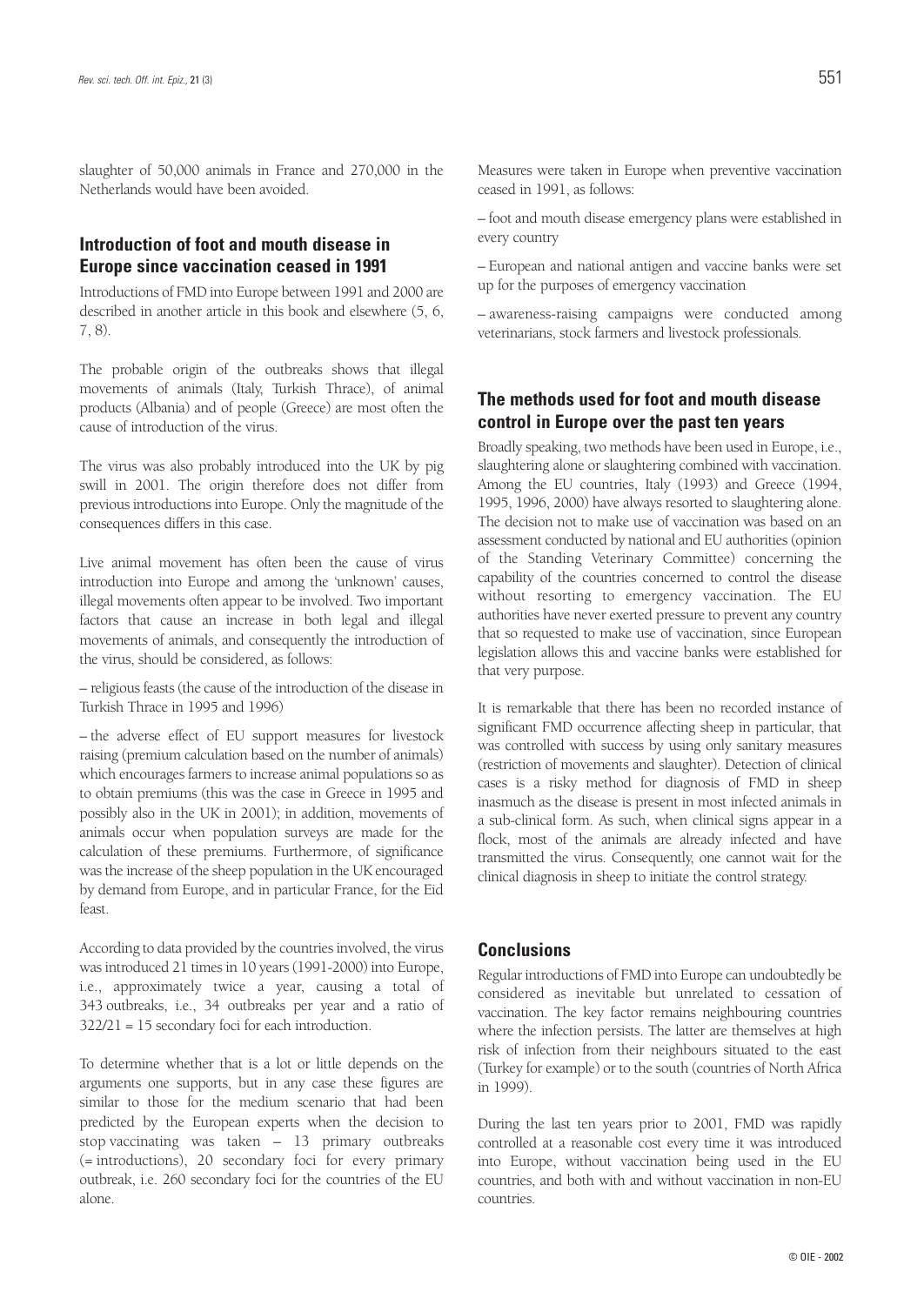## The magnitude of the epidemic in the United Kingdom (and to a lesser degree the Netherlands) challenges forecasts. Was it predictable and could it have been avoided?

In September 2000, a study on the risk of introduction of FMD into the various regions of Europe based on expert opinions was conducted during a workshop organised in Bulgaria (2). Europe was divided into five regions: the Balkans, Eastern Europe, Southern Europe, Western Europe and 'the Islands'. Experts were asked in which regions they thought there was the highest risk of introduction of the virus over the coming five years. Out of the ten introductions hypothesised for that period, the experts estimated six would occur in the Balkans and 0.2 in the Islands. For all FMD experts, the UK was considered to be a low-risk country.

The isolation of the UK was considered to be a protective feature, particularly by comparison with the countries in the Balkans, such as Greece and Bulgaria, which share borders with countries where FMD is endemic.

The presence of the World Reference Laboratory (WRL) for FMD at Pirbright and of the best international experts on FMD was also something that led people to believe that the UK had a degree of 'immunity' from FMD. It should be noted that this concept is undoubtedly in contradiction with the risk posed by a laboratory or a vaccine production institute that manipulates the virus and receives virulent material. However, the WRL in Pirbright has never in recent years been the source of virus escape.

Furthermore, as early as 1892, the British were the first in Europe to develop an emergency response for FMD outbreaks. The 1967-1968 outbreak, also very destructive, provided valuable experience and it was thought that should the virus by any chance be introduced again, there would be rapid and efficient control within a matter of days.

However, a first flaw in the surveillance system for animal diseases in the UK should have served as a warning when in 1999 an epizootic of classical swine fever (hog cholera) occurred, the origin of which was never clearly elucidated and for which eradication took several months. It is noteworthy that just as with FMD, the classical swine fever virus is commonly introduced through swill and waste food that is fed to pigs. The reduction in size of the public service in the UK as a result of budgetary restrictions was no doubt largely responsible for the

flaws in the surveillance system that enabled the outbreaks of classical swine fever in 1999 and of FMD in 2001 to gain the initial foothold. A staff of 220 State veterinarians, even if highly competent, cannot ensure the surveillance of an entire area the size of Great Britain.

#### **Conclusions**

The outbreak of FMD in the UK was not predictable, but a number of elements, such as the understaffing of the Veterinary Services, the consequential inadequate monitoring of farms and imports and the feeding of swill, facilitated the introduction of FMD.

In this context, introduction could hardly be averted. What might have been avoided to some extent was disease spread. Based on the analysis of the situation during the first few weeks of the epidemic, the question can be raised as to the circumstances that dissuaded the British experts from selecting vaccination as a valuable option (see below regarding why vaccination was not used in the UK). Indeed, for what purpose have stocks of vaccine been created unless they are to be used in a situation like this when sanitary measures are not sufficient to control the disease?

## Is vaccination effective for foot and mouth disease control?

### **Recent examples of the successful use of vaccination to control foot and mouth disease**

#### Countries or areas that implement preventive vaccination

**In Israel**, all susceptible species (cattle and small ruminants) are vaccinated regularly every year. In the event of an outbreak, the veterinarian immediately revaccinates all the animals at the outbreak site and in the surrounding area.

**In Turkey in July 2001**, an outbreak due to virus type O occurred in a herd of goats in the Province of Tekirdag in Thrace. The authorities of Turkey immediately isolated the herd and the village and revaccinated susceptible animals. The disease was halted immediately.

**In North Africa in 1999**, a serious epidemic due to virus type O initially affected Algeria in the Algiers area before spreading west towards Morocco and east along the border with Tunisia. A total of 165 outbreaks were reported in Algeria, 10 in Morocco and 2 in Tunisia between February and April 1999. All three countries resorted to emergency vaccination of cattle from the initial weeks, beginning with ring vaccination and gradually extending it to the entire country. The spread of the disease was halted within six weeks in spite of the great difficulties encountered in enforcing animal movement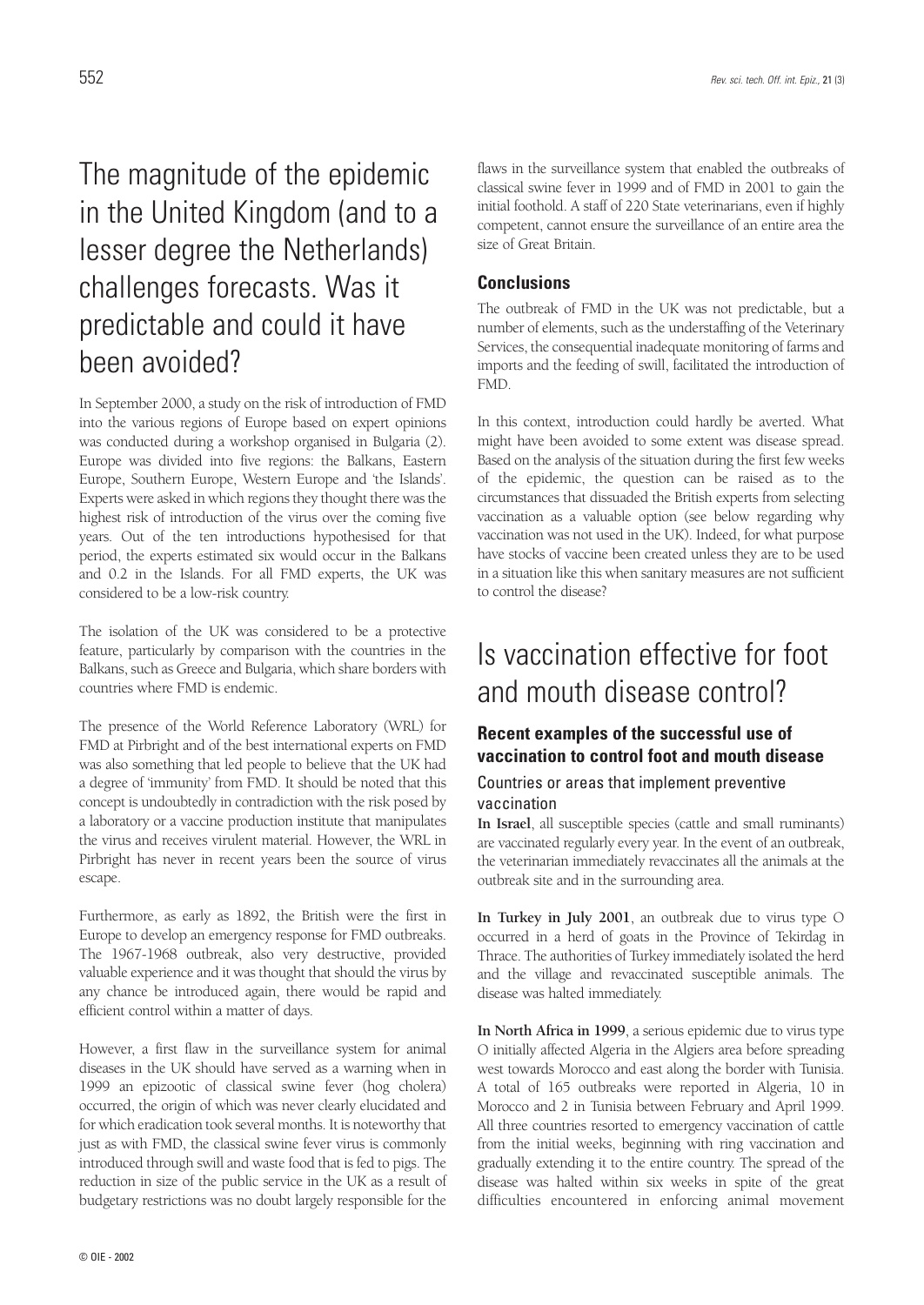restrictions during the period of religious festivities (Eid). Morocco had just stopped annual vaccination of cattle which had been practised regularly until the end of 1998. Tunisia continued to vaccinate all species regularly every year, while Algeria vaccinated only the cattle in border areas prior to this epidemic.

#### Countries or areas that do not implement preventive vaccination

**In Albania in May 1996**, an outbreak due to virus type A occurred in the District of Korsha, in the south-east of the country, affecting ten villages within a radius of 15 km. Until then, vaccination had not been practised in Albania. A team of international experts from the EU and the European Commission for the Control of Foot-and-Mouth Disease (EUFMD) was immediately despatched to assist the authorities in Albania to define a control strategy. It was unanimously decided by the experts and authorities that, in view of the local socio-economic and geopolitical circumstances, systematic slaughter of the infected animals, together with ring vaccination in and around the infected area was the best control method. Monovalent vaccine was immediately supplied – within two weeks – by the EU and the Food and Agriculture Organization (FAO) and two vaccination campaigns were conducted at a four-week interval on all susceptible species in the area. The disease was halted as soon as the first round of vaccination was completed. The disease was eradicated within two months by associating vaccination with sanitary measures and no further FMD outbreak has since occurred in either the affected area or the surrounding villages where vaccination was performed. Serological tests conducted a year later showed that the virus had not spread beyond the initially infected area. It is worth mentioning that the non-structural protein (NSP) 3ABC enzyme-linked immunosorbent assay (ELISA) developed by the Istituto Zooprofilattico Sperimentale in Brescia, Italy, was used for the first time in the field on this occasion. This test demonstrated that although the clinically affected animals had been slaughtered, a few infected animals (contacts or subclinically infected) had escaped detection. The test enabled identification and elimination of these animals a year later.

The same strain of the virus had been introduced into the **Former Yugoslav Republic of Macedonia in 1996**, initially at Aracinovo and later in the Skopje area, affecting 18 villages. The authorities decided to resort to slaughter in combination with vaccination (vaccine supplied by the EU and FAO). In all, 4,500 animals were slaughtered. Vaccination was performed immediately on all the cattle in the area. These efforts were successful and the spread of the disease was halted in less than three weeks.

#### **Why did the British not vaccinate in 2001?**

#### Historical and doctrinal reasons

First and foremost, for historical and 'doctrinal' reasons, the UK has never vaccinated against FMD. The experience of the

1967-1968 epidemic which was successfully managed by the Veterinary Services perhaps played a part in the decision not to vaccinate in 2001, thereby ensuring coherence with the nonvaccination policy that the British have vehemently advocated for fifty years.

#### Scientific grounds

Vaccination does not prevent the occurrence of carriers which are difficult to detect. In the context of the British outbreak, this argument hardly holds water inasmuch as the few, hypothetical carriers of the virus – whose ability to transmit the disease has never been demonstrated in the field and which can now be serologically screened – constituted a negligible risk in relation to animals (mainly sheep) that actively spread the virus.

#### Economic reasons and use of predictive models

Given the nature of disease spread, various computer simulations were performed, all of which indicated that vaccination (either ring vaccination or immunisation in buffer zones) would not halt the disease and instead could, under certain circumstances, increase spread, in addition to costing more than continuing with a policy of slaughter. This is in contradiction with observations made elsewhere, whereby rapidly implemented emergency vaccination has always stopped the spread of the disease. The argument that vaccination would limit exports carries little weight inasmuch as the duration of the outbreak (from February to September) actually restricted exports for nearly a year. Furthermore, these exports had already been severely restricted in regard to cattle and beef by measures related to bovine spongiform encephalopathy.

#### Objections of farmers

Unions of farmers and livestock owners, especially the largest, the National Farmers' Union (NFU), rejected the vaccination alternative more because of the doctrinal reasons described above than because of scientific reasons. Long-term economic interests perhaps also played a role in the position taken by the UK farmers, especially considering that farmers who had taken the same stand against vaccination in 2001 would find it much easier to defend future bans on meat imports from FMD-free countries which vaccinate. However, professionals were not unanimous in opposing vaccination. A large section of public opinion had opted in favour of vaccination and at the beginning of August 2001, a new campaign in favour of vaccination was launched by politicians and the media in the UK.

#### Practical considerations and difficulties in organising the vaccination campaign

These difficulties – which were overcome in Algeria, Morocco, Tunisia, Albania and Macedonia – cannot be presented as obstacles to vaccination by the British who in addition would have had the logistic support of other EU and non-EU countries. Furthermore, the practical organisation of a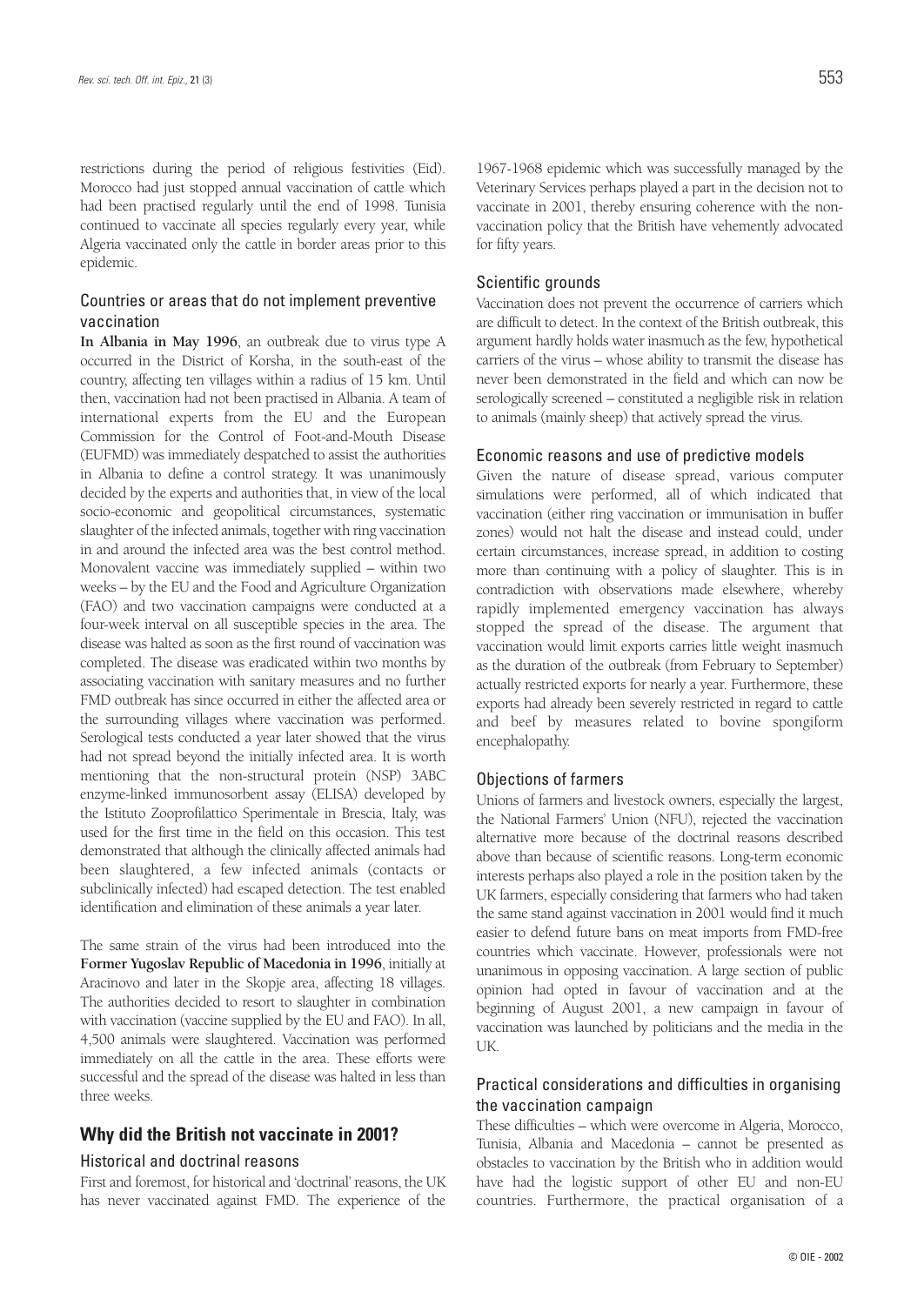#### Availability and cost of vaccines

A total of 500,000 vaccine doses were prepared by the Pirbright international bank and the EU banks had 5 million doses of serotype  $O<sub>1</sub>$  Manisa available. This serotype is active against the causal strain. Furthermore, the three European manufacturers have a production capacity of more than 5 million doses per month. The required amounts of vaccine could therefore have been made available rapidly. In regard to the cost on the international market, it can be estimated at between  $\epsilon$ 0.5 and  $60.7$  per dose depending on delivery date requirements.

#### Objections of traders/wholesalers and consumers

Objections to the sale and consumption of products derived from vaccinated animals appear to have been the determining factor in the decision of the UK Government not to resort to vaccination. This argument is astonishing to scientists who unanimously recognise the complete absence of any danger associated with such products. It is also surprising as other vaccines are used on livestock in the UK. Furthermore, Europe and the UK import beef from South America where cattle are vaccinated against FMD. It is therefore surprising that scientists in the UK did not state more forcefully the harmlessness of products derived from animals vaccinated against FMD when this issue was raised by the public and by politicians.

#### Belated decisions

The delay and procrastination relating to the decisions on vaccination are rather surprising, particularly in view of the fact that the disease continued to spread and that experts, as early as the month of March, were predicting that the disease would last at least six months. Clearly, the effectiveness of emergency vaccination against the spread of the disease is enhanced the earlier it is applied. It is therefore difficult to understand that in August, i.e., six months after the outbreak commenced, the experts continued to wonder about the suitability of strategic vaccination in certain areas (Cumbria and Devon). The harm had been done and common sense indicated – as did computerised prediction models – that at this stage, the tailend of the epidemic, the suitability of vaccination was debatable.

### **Vaccination and differential tests that distinguish between infected and vaccinated animals**

The vaccines currently produced in Europe are not fundamentally different from those used in the past for preventive vaccination.

The main differences are the more thorough purification that removes proteins other than those that comprise the viral capsid (which is responsible for stimulating immunity) and also earlier immunity due to higher antigenic load, generally

within a week. Major progress has also been achieved in the area of adjuvants, particularly oil-based, and there is now a choice between aluminium hydroxide- and oil-based vaccines. Additional progress has been made in inactivation techniques. This is now performed in two phases with binary ethylene immine rather than formalin, resulting in a higher level of safety in terms of innocuity. To date, no FMD recombinant or peptide-based vaccines are available on the market.

Biosecurity measures in vaccine production facilities in Europe are very stringent everywhere and the risk of a virus leak – which was real until the end of the 1980s – is now relatively slight.

Differential serological tests that distinguish infected animals from vaccinated animals have been available for a long time. Tests based on detection of antibodies against viral infectionassociated antigen (VIA) were used in Brazil as early as 1985 and enabled identification of infected herds. The new 3ABC test presented by the team from Brescia at a meeting of the EUFMD Research Group in Israel in September 1996, demonstrated the high specificity and sensitivity of the test which they had just developed (1). The test was validated in field conditions in Albania, Macedonia (see above) and later in the Caucasus. The test has just been approved by the Standards Commission of the Office International des Epizooties (OIE: World organisation for animal health) as a test to ascertain the absence of circulating virus within a population (9, 10).

#### **Conclusions**

Every time vaccination with a reliable vaccine (adapted to the causal strain) has been applied rapidly, the spread of FMD has been halted, whether or not the animals had previously been vaccinated. The examples provided above relate to countries where the policy of stamping-out and compliance with restrictions on movements of animals and their isolation are difficult to enforce. It is reasonable to believe that vaccination schemes of this type, if applied in Western Europe, would yield similar results, i.e., would halt the spread of the disease. The considerations that question the effectiveness of vaccination are not confirmed by the experience acquired in the field in recent years.

There has been no instance of vaccinated carriers of the virus being the cause of the introduction or recurrence of FMD. Furthermore, there are no cases where the disease has originated from carriers, except for one suspicion concerning a case of the SAT (South African Territories) type in Zimbabwe, i.e., very different circumstances from those prevailing in Europe.

Effective vaccines that are capable of inducing good immunity and protection within approximately one week are available world-wide.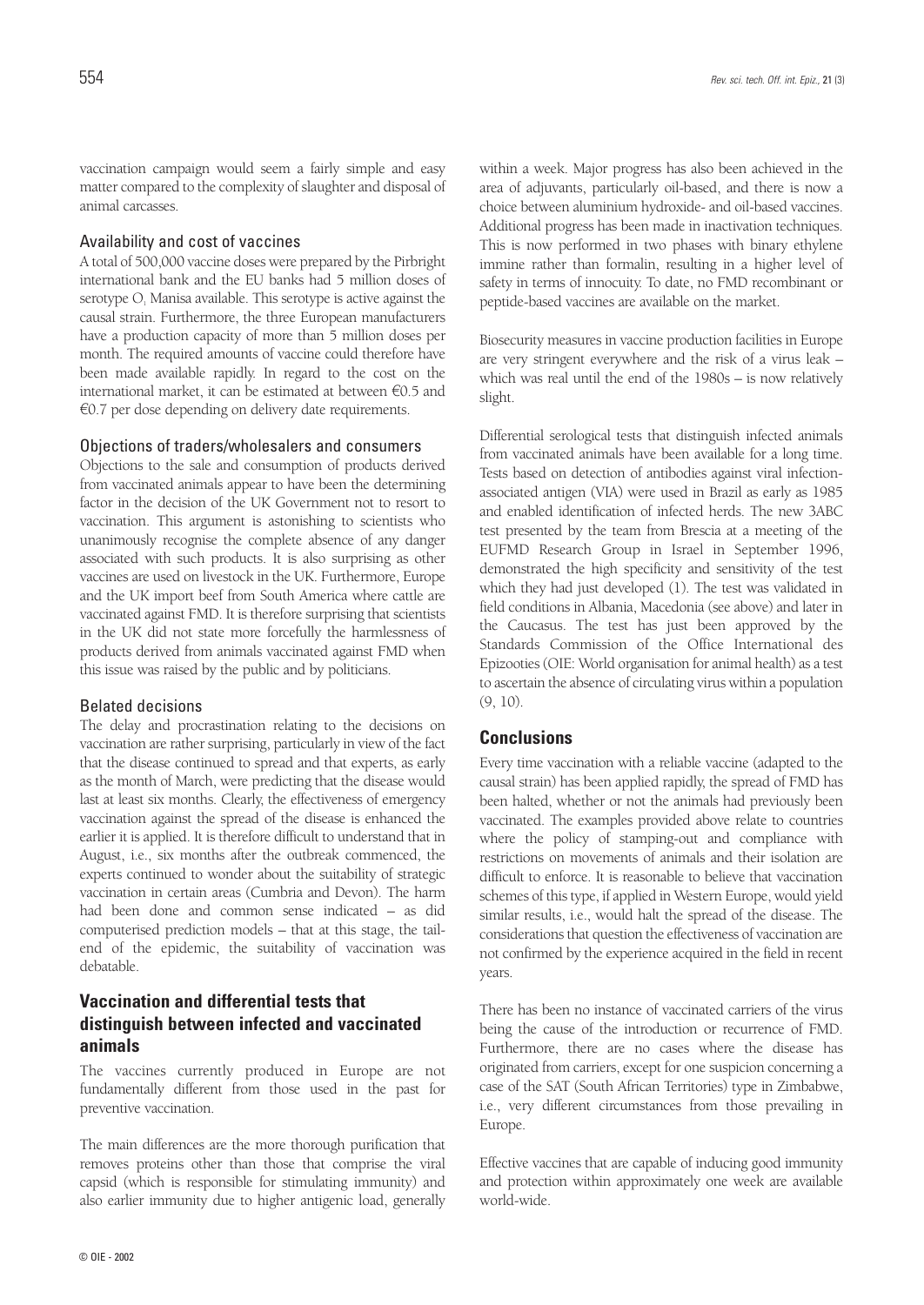Whether a virus is in circulation in a vaccinated population can be established using differential tests that distinguish vaccinated from infected herds.

In view of the above, no truly scientific or technical obstacle exists to prevent vaccinated animals from a herd or zone with negative NSP test results (i.e. non-infected) from being treated in the same way as non-vaccinated animals. However, urgent attention is required to enable the experts to agree on the levels of sensitivity and specificity of NSP tests available. Once these have been established the details of testing protocols can be determined.

## Overall conclusions

Despite its magnitude, the epidemic in the UK should not undermine the FMD control policy conducted in Europe over the last ten years which is based on the absence of preventive vaccination and on the implementation of emergency plans in the event of introduction of the disease. A return to preventive vaccination would be justified in Europe only under certain specific conditions (in particular a marked deterioration in the world situation and more importantly a threatening situation in a neighbouring country or the threat of an agroterrorist act, etc.) and only for certain susceptible populations at very high risk.

Continuing with the policy of preventive vaccination for cattle after 1991 in continental Europe would neither have affected the outcome of the UK epidemic (inasmuch as the UK did not carry out vaccination), nor would it have prevented the introduction of the disease into France and the Netherlands through sheep.

The slaughter of infected or at-risk herds should be the primary means for controlling diseases such as FMD and swine fevers as long as they are detected at an early stage. This method has proved its efficiency in halting the spread of FMD in most of the situations that have occurred in Europe over the last ten years.

## References

- 1. European Commission for the Control of Foot-and-Mouth Disease (EUFMD) (1996). – Report of the Research Group of the Standing Technical Committee of the European Commission for the Control of Foot-and-Mouth Disease, 2-6 September, Mahale Hachamisha, Israel. Food and Agriculture Organization, Rome, 146 pp.
- 2. European Commission for the Control of Foot-and-Mouth Disease (EUFMD) (2000). – Report of the Research Group of the Standing Technical Committee of the European Commission for the Control of Foot-and-Mouth Disease, 5-8 September, Borovets, Bulgaria. Food and Agriculture Organization, Rome, 19 pp. (http://www.fao.org/waicent/

Vaccination will continue to be considered as a second line of defence when the disease cannot be controlled by slaughter alone. Resorting to vaccination should therefore be considered in Europe in the future as a major means for controlling the disease when slaughter alone proves to be insufficient. The time taken to detect the primary outbreak (i.e. the time between the introduction of the virus and the detection of disease), if known, is the deciding element in the choice of control method. The key elements that indicate that a slaughter policy alone is insufficient to halt the disease are, firstly, the number of outbreaks and the rapidity with which the disease spreads. Whatever the circumstances, the decision to use vaccination should be taken very rapidly (between a few days to a week after the detection of disease).

Methods for differentiating between vaccinated and infected animals should, in the near future, remove the obstacles to a more routine use of vaccines as a means for controlling the disease without penalising trade between countries that use it and demonstrate, by serology, that they have eliminated the infection.

There is no real proof in the field of the danger of vaccinated carriers and the use of differential serological tests would reduce this hypothetical risk further. In comparison, when the slaughter method is used, there is also a risk of overlooking animals that are affected sub-clinically and which could also become carriers. This was observed retrospectively in the UK after the 1967-1968 outbreak and in Greece after the 1995 outbreak. Overall, vaccination does not increase the risk of the carrier state.

### Acknowledgements

The author would like to thank Dr Louis Blajan and Dr Simon Barteling for their valuable comments and suggestions.



FaoInfo/Agricult/AGA/AGAH/EUFMD/reports/rg2000bv/ default.htm, accessed on 19 August 2002).

- 3. European Commission for the Control of Foot-and-Mouth Disease (EUFMD) (2001). – Report of the 34th Session of the EUFMD. Food and Agriculture Organization, Rome, 30 pp. (http://www.fao.org/waicent/FaoInfo/Agricult/AGA/AGAH/ EUFMD/reports/sess34/default.htm, accessed on 19 August 2002).
- 4. European Commission for the Control of Foot-and-Mouth Disease (EUFMD) (2001). – Report of the Research Group of the Standing Technical Committee of the European Commission for the Control of Foot-and-Mouth Disease,